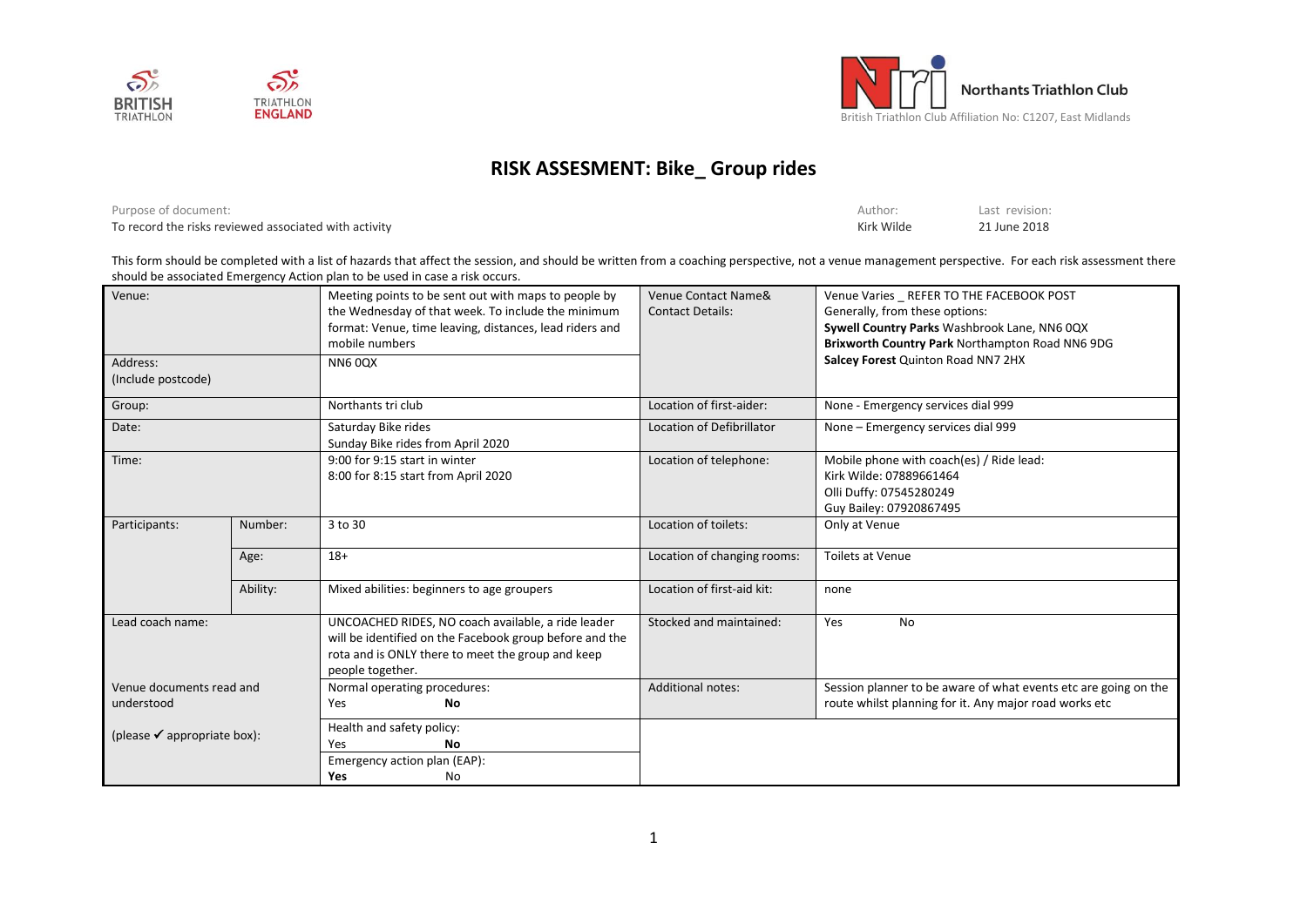



| Name of person conducting risk assessment: | Signed: | Date:      |
|--------------------------------------------|---------|------------|
| Kirk Wilde                                 | KW      | 21.06.2018 |
| Kirk Wilde                                 | KW      | 06.062019  |
| Kirk Wilde                                 | KW      | 18.01.2020 |
| Kirk Wilde                                 | KW      | 20.01.2020 |

## **RISK ASSESMENT FORM**

| Location &<br>Description of<br>Hazard:                                                     | People at Risk: | <b>Level of Risk</b><br>(High/Medium/Low): | Advice<br>Required:(<br>from<br>whom)                          | Action(s) to Mitigate/ Remove Risk:                                                                                                                                                                                                                                                                                                                                                                                                                                                                | Person responsible<br>for resolution: | <b>Residual Risk: After</b><br>resolution | <b>Dates</b><br><b>Reviewed</b>        |
|---------------------------------------------------------------------------------------------|-----------------|--------------------------------------------|----------------------------------------------------------------|----------------------------------------------------------------------------------------------------------------------------------------------------------------------------------------------------------------------------------------------------------------------------------------------------------------------------------------------------------------------------------------------------------------------------------------------------------------------------------------------------|---------------------------------------|-------------------------------------------|----------------------------------------|
| Weather - cold                                                                              | Riders          | Likelihood: high<br>Impact: high           | $\Box$ No<br>$\checkmark$ Yes<br>If yes,<br>who: lead<br>coach | - Riders to dress for the conditions.<br>- No session to take place below 3 degrees or if there is frost /<br>ice etc visible on roads or in shaded areas.<br>- The session coach/co-ordinator/ Ride leader is to notify<br>people as soon as possible; this might even be on the day.<br>- Individuals are to make the decision themselves when they<br>leave their house (see bike etiquette document).<br>- the session lead can cancel the session on safety grounds if<br>there is a concern. | Rider / Coach                         | Likelihood: med<br>Impact: med            | 29.06.2018<br>06.06.2019<br>18.01.2020 |
| Weather - hot.                                                                              | Riders          | Likelihood: med<br>Impact: med             | $\sqrt{NQ}$<br>$\Box$ Yes<br>If yes,<br>who: lead<br>coach     | - Riders to dress for the conditions.<br>- Adequate liquid to be carried or stops planned in hot<br>weather.<br>- Riders to apply suitable sun block when exposed to high UV's<br>- Leader/Coach to abandon if conditions present too high a<br>risk.                                                                                                                                                                                                                                              | Rider                                 | Likelihood: med<br>Impact: med            | 29.06.2018                             |
| Weather - high<br>winds / rider being<br>blowing into road /<br>falling or flying<br>debris | Riders          | Likelihood: med<br>Impact: high            | $\Box$ No<br>$\checkmark$ Yes<br>If yes,<br>who: lead<br>coach | - Coach is to observe the wind speeds leading up to the day<br>and to notify people as soon as possible, this might even be<br>on the day.<br>- No session to take place if winds speeds are 20mph+ due to<br>crosswinds and significantly higher gusts blowing people into<br>the traffic. Or traffic into riders.                                                                                                                                                                                | Rider / Coach                         | Likelihood: med<br>Impact: med            | 29.06.2018                             |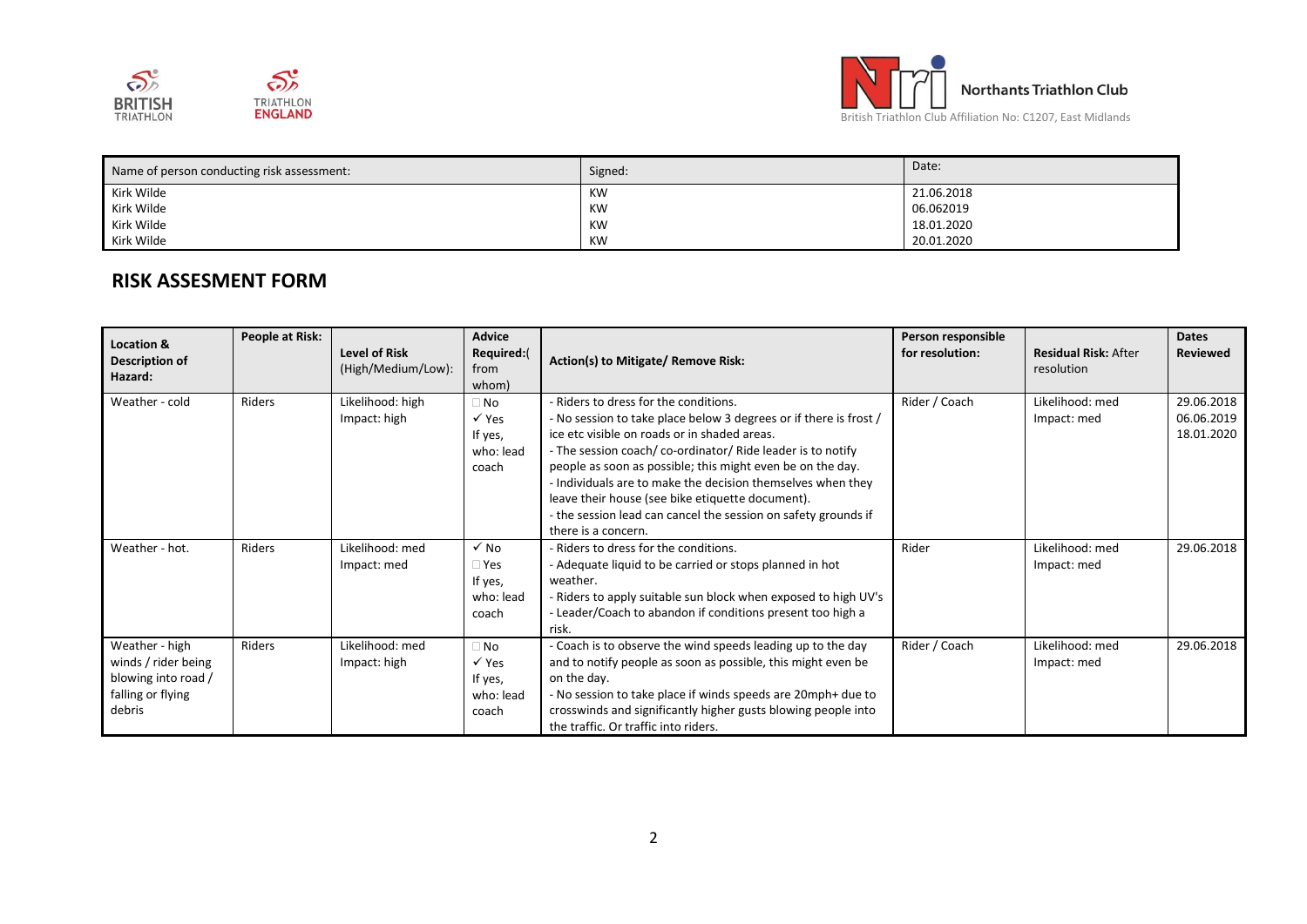





**Location & Description of Hazard: People at Risk: Level of Risk**  (High/Medium/Low): **Advice Required:**( from whom) **Action(s) to Mitigate/ Remove Risk: Person responsible for resolution: Residual Risk:** After resolution **Dates Reviewed** Injuries due to falls or collisions. Riders Likelihood: med Impact: med  $\sqrt{N_0}$  Yes If yes, who: lead coach - Riders to wear helmets at all times whilst riding. - Riders to stay within their abilities. - Adhere to safe riding techniques. - Adhere to the Cycling etiquette document Rider / other riders Likelihood: med Impact: med 29.06.2018 06.06.2019 18.01.2020 Riding in wet / slippery conditions Riders | Likelihood: med Impact: med ✓ No Yes If yes, who: lead coach - Riders to keep speeds to a safe handling speed and to avoid cornering at speed, braking into corners or being too close to the wheel in front. Rider **Likelihood:** med Impact: med 29.06.2018 18.01.2020 Other road vehicles Riders Likelihood: med Impact: med  $\sqrt{Nn}$  $\Box$  Yes If yes, who: lead coach - Highway code to be observed. - Cyclists not to be more than two abreast. - Cyclists to wear high visibility clothing, helmets, and have lights on bikes in case of rain/poor light conditions. Rider likelihood: med Impact: med 29.06.2018 Uneven road surfaces Riders Likelihood: med Impact: med  $\sqrt{N}$  Yes If yes, who: lead coach - Lead riders to indicate to those following when approaching obstacles. - Riders to be aware of the various hand signals Rider **Likelihood:** med Impact: med 29.06.2018 Mechanical failures | Riders | Likelihood: med Impact: med  $\overline{V}$  No Yes If yes, who: lead coach - Riders to perform basic kit check "M-check" prior to departure. - All riders to carry tools (basic bike tool) and puncture repair kit. Rider | Likelihood: med Impact: med 29.06.2018 Riders becoming lost | Rider | Likelihood: med Impact: med ✓ No Yes If yes, who: lead coach - Riders should be able to navigate their way back to the start. - Coach/ Ride lead/ Assistants to carry phone to call for assistance and a map. - New and inexperienced riders should be "shepherded" by another rider. - Session coach to send out the map / route prior to the ride Rider / Co-ordinator/ coach / ride lead Likelihood: med Impact: med 29.06.2018 06.06.2019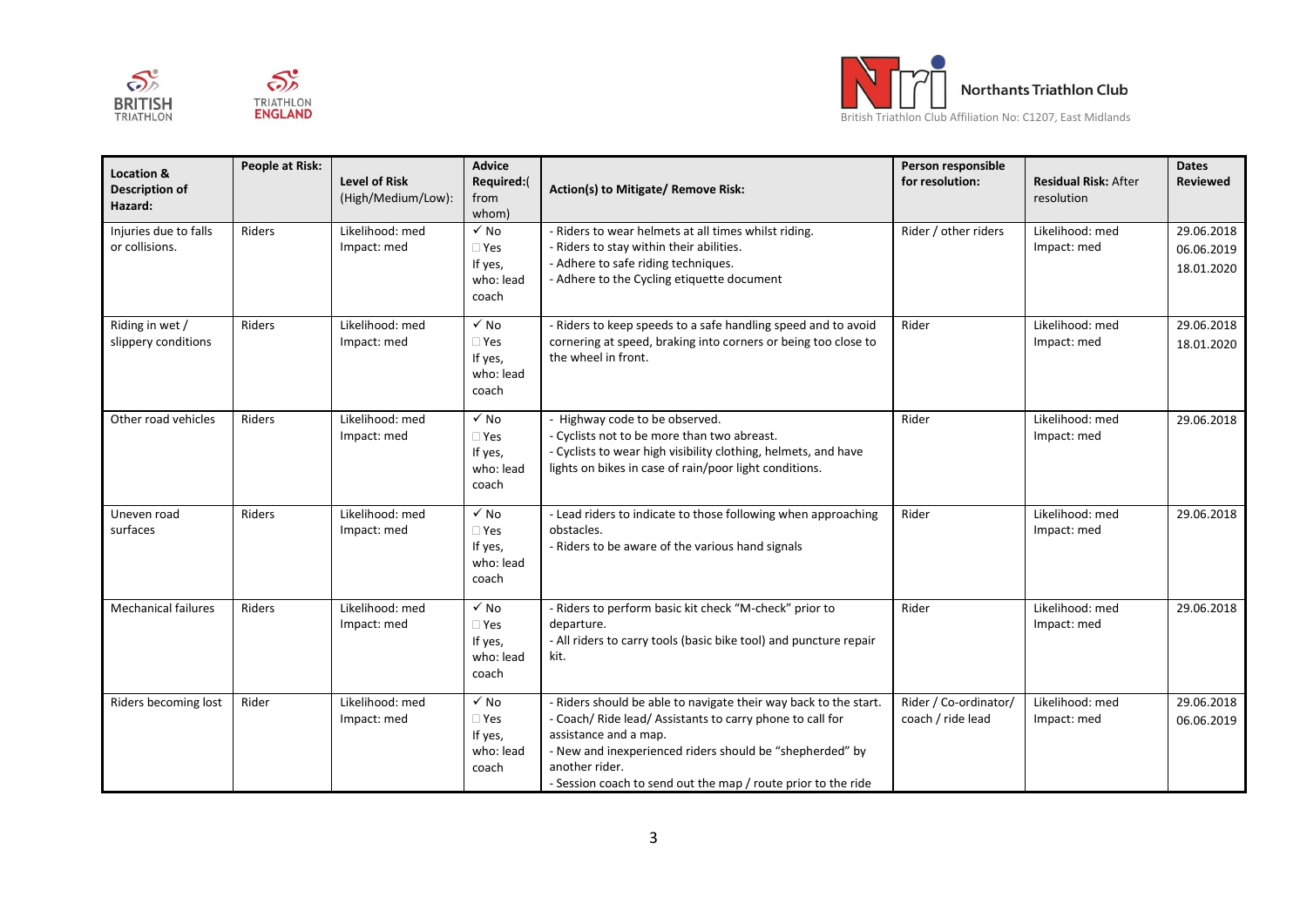





British Triathlon Club Affiliation No: C1207, East Midlands

| <b>Location &amp;</b><br>Description of<br>Hazard: | People at Risk: | <b>Level of Risk</b><br>(High/Medium/Low): | Advice<br>Required:(<br>from<br>whom) | Action(s) to Mitigate/ Remove Risk:                         | Person responsible<br>for resolution: | <b>Residual Risk: After</b><br>resolution | <b>Dates</b><br><b>Reviewed</b> |
|----------------------------------------------------|-----------------|--------------------------------------------|---------------------------------------|-------------------------------------------------------------|---------------------------------------|-------------------------------------------|---------------------------------|
| Collision with                                     | Rider           | Likelihood: med                            | √ No                                  | - Riders to be aware of their proximity to others AND be    | Rider                                 | Likelihood: med                           | 29.06.2018                      |
| another rider                                      |                 | Impact: med                                | Yes                                   | aware of other's abilities.                                 |                                       | Impact: med                               | 18.01.2020                      |
|                                                    |                 |                                            | If yes,                               | - no rider is allowed to ride in a group in the TT position |                                       |                                           |                                 |
|                                                    |                 |                                            | who: lead                             | - ensure adequate signalling protocol is adhered to         |                                       |                                           |                                 |
|                                                    |                 |                                            | coach                                 |                                                             |                                       |                                           |                                 |